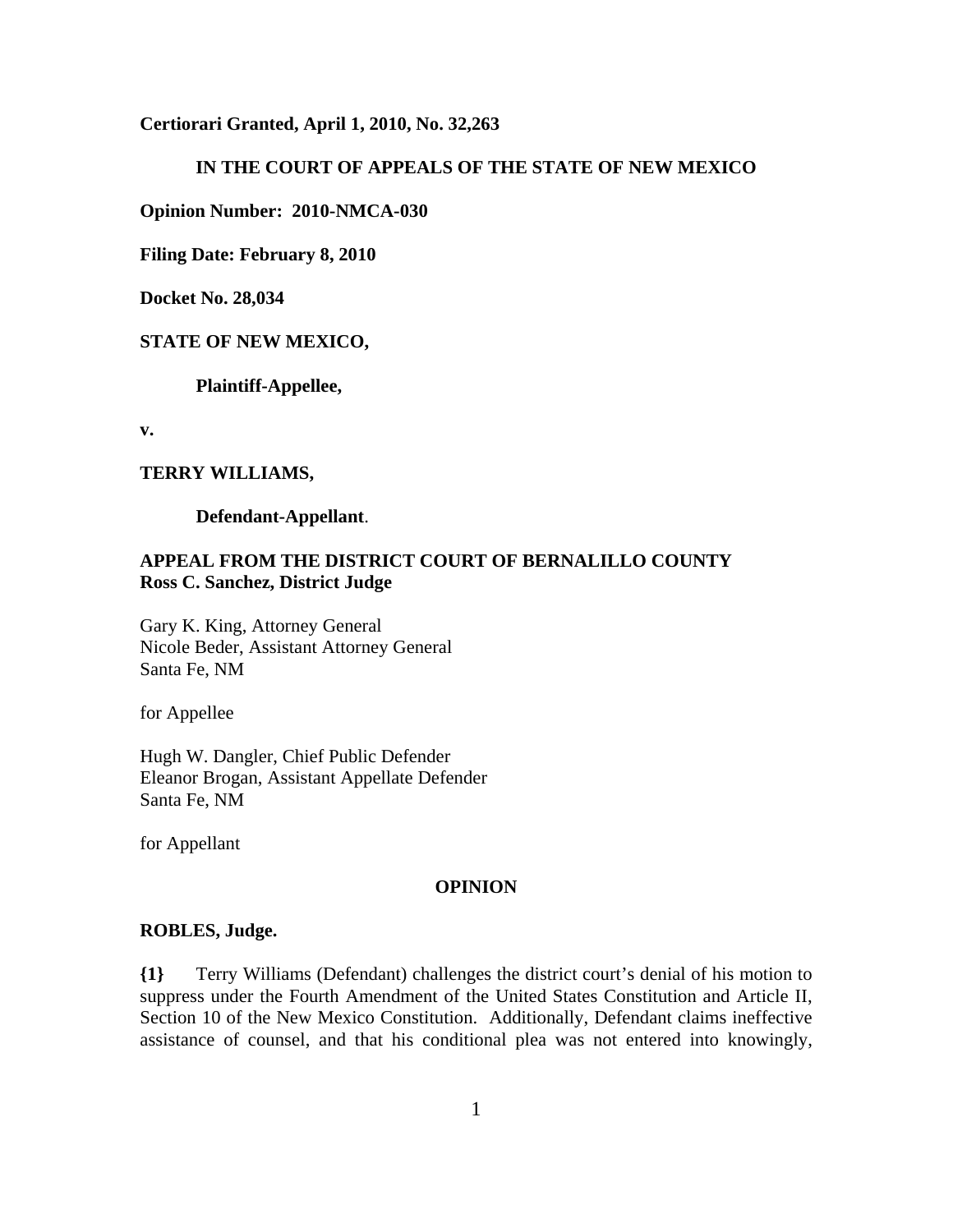voluntarily, or intelligently. We conclude that the Fourth Amendment requires suppression and, accordingly, we do not reach Defendant's other arguments.

# **I. BACKGROUND**

**{2}** At the hearing on Defendant's motion to suppress, Officer Simbala testified that, on September 7, 2006, at approximately 4:00 p.m. while on patrol, he conducted a license plate check on Defendant's vehicle as it was parked in front of a residence. The check indicated that Defendant was the owner. The officer knew Defendant from "three or four" previous contacts, though he did not know it was Defendant's car at the time he checked the license plate. The officer then conducted a check on Defendant's name and discovered he had an outstanding felony warrant for his arrest. The officer then positioned himself nearby on another street and, after waiting approximately twenty minutes, observed Defendant in his car making a right-hand turn and driving through a stop sign without making a complete stop. Although the windows on Defendant's car were tinted, the officer identified Defendant as the operator of the vehicle by seeing through the untinted front windshield as Defendant drove toward the officer and by seeing Defendant through the driver's side window, which was down as Defendant passed by.

**{3}** Officer Simbala testified that, after pulling Defendant over and approaching his vehicle, he noticed that Defendant's shoulders were moving, his hands were not up on the steering wheel, but were down low, and he appeared to be "fumbling around." He testified further that he thought Defendant was hiding something or grabbing a weapon. After making contact with Defendant and obtaining his "information," the officer again conducted a background check and confirmed the existence of an outstanding felony warrant. Officer Stephenson arrived on the scene. Officer Simbala asked Defendant to step out of the vehicle, placed him under arrest, and then handcuffed him. At that time, Officer Simbala noticed that Defendant's pants were unzipped, and "half of his shirt was sort of pulled through it." Defendant was placed between the two police cars on the side of the street, and Officer Simbala performed a search of Defendant. Officer Simbala testified that, although he performed a pat-down of Defendant, which did not reveal anything he believed was a weapon, he faced Defendant, grabbed and shook his waistband, pulled the front of his pants outward six to eight inches, looked down, and observed and seized a plastic bag containing crack cocaine and heroin next to Defendant's genitals. At the time of the search, Officer Simbala was wearing gloves, and Officer Stephenson, a female, was standing behind Defendant and had "no way of seeing anything." Officer Simbala did not testify about the traffic conditions on the street at the time, whether there were members of the public watching the incident, or whether the public's view was obstructed during the search. Defendant testified on his own behalf and stated that the search was conducted around 4:25 in the afternoon at a "very busy intersection" with "hundreds and hundreds of people driving by."

**{4}** At the end of the suppression hearing, the district court found there was probable cause for the officer to stop Defendant and found the search incident to his arrest was a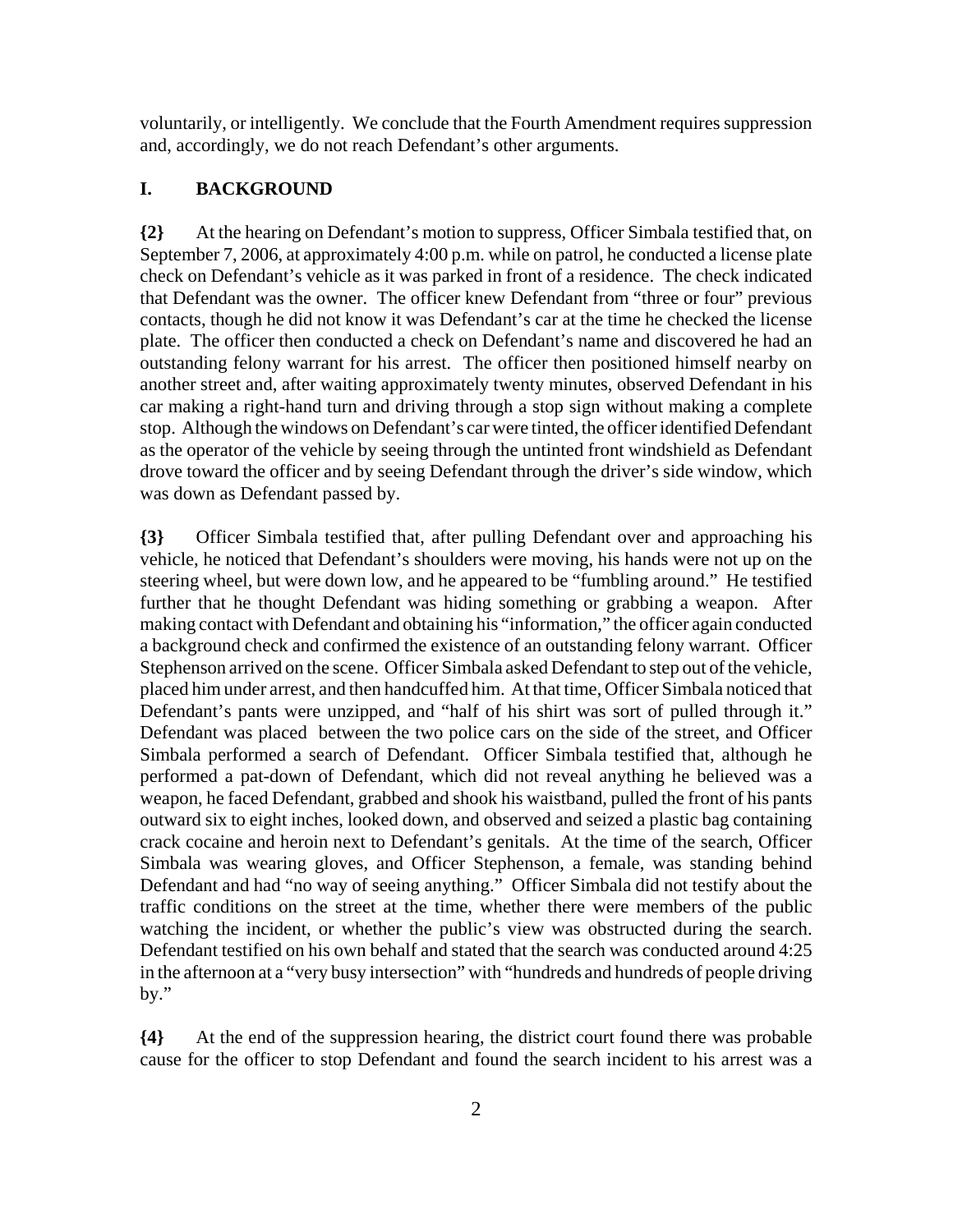lawful search. Five days following the district court's denial of the motion to suppress, Defendant entered a plea of no contest to trafficking by possession with intent to distribute, reserving the right to appeal the denial of his motion to suppress.

# **II. DISCUSSION**

**{5}** On appeal, Defendant argues that (1) the search incident to his arrest was unreasonable under the Fourth Amendment and Article II, Section 10 of the New Mexico Constitution; (2) his trial counsel was ineffective; (3) his plea was not entered into knowingly or voluntarily; and (4) this Court should allow him to withdraw his plea and proceed to trial instead. We agree that the search was unreasonable under the Fourth Amendment, and we will not discuss Defendant's other issues.

**{6}** An appellate court's review of a district court's ruling on a motion to suppress represents a mixed question of fact and law. *State v. Rowell*, 2008-NMSC-041, ¶ 8, 144 N.M. 371, 188 P.3d 95. This Court will indulge all reasonable inferences that support the district court's decision, and all contrary evidence and inferences will be dismissed. *State v. Vandenberg*, 2003-NMSC-030, ¶¶ 17-18, 134 N.M. 566, 81 P.3d 19. However, whether the district court correctly applied the facts to the law is reviewed under a de novo standard. *State v. Urioste*, 2002-NMSC-023, ¶ 6, 132 N.M. 592, 52 P.3d 964.

**{7}** The Fourth Amendment of the United States Constitution, made applicable to the State of New Mexico through the Fourteenth Amendment, guarantees individuals the right to be secure in "their persons, houses, papers, and effects, against all unreasonable searches and seizures." *Mapp v. Ohio*, 367 U.S. 643, 646-47 (1961) (internal quotation marks and citation omitted); *see Bell v. Wolfish*, 441 U.S. 520, 558 (1979) ("The Fourth Amendment prohibits only unreasonable searches[.]"). Likewise, Article II, Section 10 of the New Mexico Constitution protects the right of the people to be free from unreasonable searches and seizures. *State v. Gutierrez*, 2004-NMCA-081, ¶ 6, 136 N.M. 18, 94 P.3d 18. Both the New Mexico and United States Constitutions provide overlapping protection against unreasonable searches, so we apply the interstitial approach. *Rowell*, 2008-NMSC-041, ¶ 12. Under this approach, we first consider whether the United States Constitution "makes the challenged police procedures unlawful under the United States Constitution [and i]f so, the fruits usually must be suppressed [and i]f not, we next consider whether the New Mexico Constitution makes the search unlawful." *Id.* (citations omitted). We conclude that this search was unreasonable under the United States Constitution, and we therefore do not analyze the issue under our state constitution.

**{8}** Because a warrantless search or seizure is presumed to be unreasonable, the State has the burden of showing that the search or seizure was justified by an exception to the warrant requirement. *State v. Vasquez*, 112 N.M. 363, 366, 815 P.2d 659, 662 (Ct. App. 1991). Recognized exceptions to the warrant requirement include exigent circumstances, consent, searches incident to arrest, plain view, inventory searches, open field, and hot pursuit. *State v. Duffy*, 1998-NMSC-014, ¶ 61, 126 N.M. 132, 967 P.2d 807, *modified by State v. Gallegos*,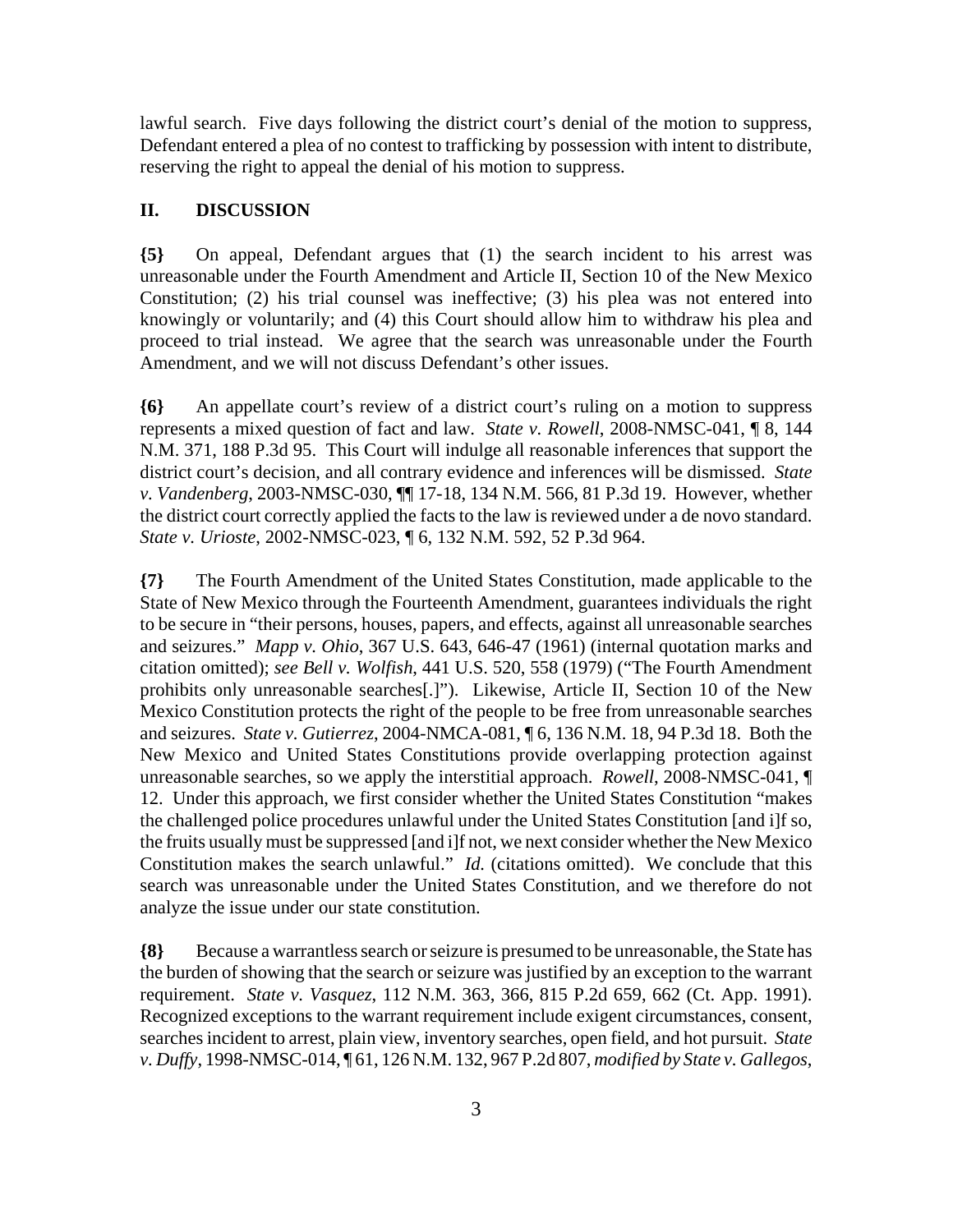2007-NMSC-007, 141 N.M. 185, 152 P.3d 828. While the immediate case falls within the search incident to arrest exception, and Defendant does not challenge his arrest, he does challenge the reasonableness of the search that was conducted pursuant to his arrest.

**{9}** Full warrantless searches of persons and their clothing, incident to any lawful arrest, regardless of the circumstances leading up to the arrest, are not unreasonable. *United States v. Robinson*, 414 U.S. 218, 235 (1973). The justification for such broad searches incident to an arrest has been to allow officers to disarm arrestees in order to take them into custody and to prevent the destruction or concealment of evidence. *Id.* at 234; *see Chimel v. Calfornia*, 395 U.S. 752 (1969). However, even in searches such as this, the Fourth Amendment protects an arrestee's privacy interests in his person and prohibits intrusions that are not justified under the circumstances. *See Bell v. Wolfish*, 441 U.S. 520, 558-59 (1979) (concluding that the Fourth Amendment to the United States Constitution prohibits unreasonable searches and requires a consideration of the circumstances in relation to the need for the particular search).

**{10}** In the instant case, Defendant asserts that the search underneath his clothing was not justified under the circumstances and was an unreasonable strip search. At the outset, we note that the United States Supreme Court has yet to address strip searches incident to an arrest. In *Illinois v. Lafayette*, the Court explicitly stated that "[w]e were not addressing . . . and do not discuss here, the circumstances in which a strip search of an arrestee may or may not be appropriate." 462 U.S. 640, 646 n.2 (1983).

**{11}** The First Circuit in *Blackburn v. Snow* noted that there are generally three types of strip searches:

A "strip search," though an umbrella term, generally refers to an inspection of a naked individual, without any scrutiny of the subject's body cavities. A "visual body cavity search" extends to visual inspection of the anal and genital areas. A "manual body cavity search" includes some degree of touching or probing of body cavities.

771 F.2d 556, 561 n.3 (1st Cir. 1985). Strip searches, therefore, have usually referred to the removal of the arrestee's clothing for inspection of the body. Black's Law Dictionary defines a strip search as "[a] search of a person conducted after that person's clothes have been removed, the purpose usu[ally] being to find any contraband the person might be hiding." *Black's Law Dictionary*, 1378-79 (8th ed. 2004). Some courts have determined that a "reach-in" search, where an individual remains clothed and the genitals are not exposed to onlookers, is something less than a "strip search." *See United States v. Williams*, 477 F.3d 974, 976-77 (8th Cir. 2007) (contrasting cases where a suspect is forced to expose "private areas" in a public place, and holding that a reach-in search was permissible because the police took "steps commensurate with the circumstances to diminish the potential invasion of the suspect's privacy," and concluding that a reach-in search of a clothed suspect is something less than a "full-blown strip search"); *Jenkins v. State*, 978 So. 2d 116, 126-28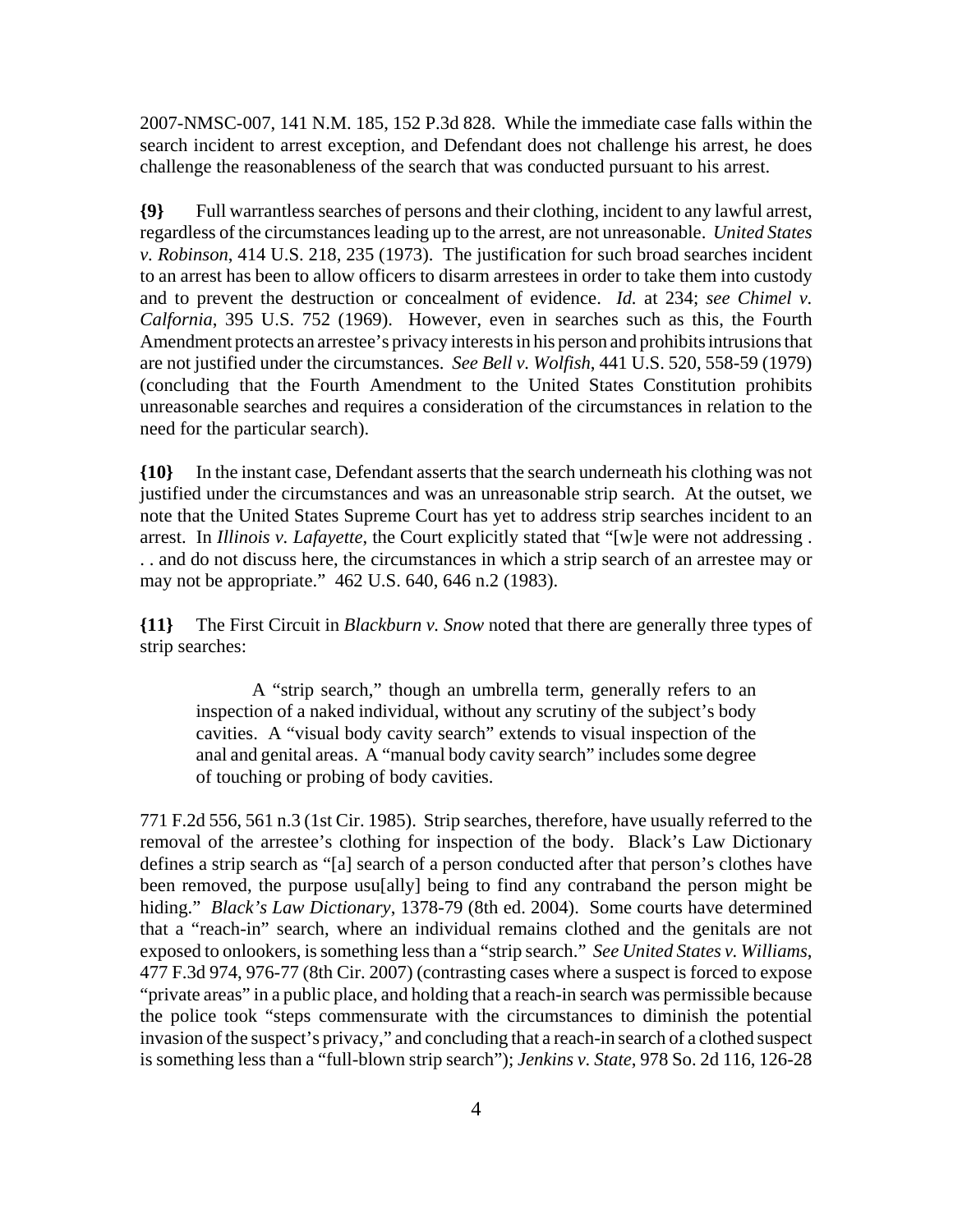(Fla. 2008) (concluding that where an officer "merely pulled the boxer shorts away from [the suspect's] body at the waist area and looked inside to discover the cocaine" and no body parts were publicly exposed, the search was not a strip search); *but see State v. Nieves*, 861 A.2d 62, 70 (Md. 2004) (acknowledging that a strip search is "any search of an individual requiring the removal or rearrangement of some or all clothing to permit the visual inspection of the skin surfaces of the genital areas, breasts, and/or buttocks" (internal quotation marks and citation omitted)); *State v. Jenkins*, 842 A.2d 1148, 1156 (Conn. App. Ct. 2004) (stating that a "reach-in" search is a type of "strip search").

**{12}** After a review of the case law, we conclude that this is not a strip search, and how a reach-in search is categorized will not affect the analysis. The focus of our inquiry should be on whether the search was reasonable under the circumstances. The touchstone of Fourth Amendment analysis is the reasonableness of the governmental invasion of a citizen's personal security. *Terry v. Ohio*, 392 U.S. 1, 12 (1968). Although an officer of the law may have the right to search a suspect following an arrest, the search must still be reasonable. *Fontaine v. State*, 762 A.2d 1027, 1032-33 (Md. Ct. Spec. App. 2000) ("While the legal arrest of a person should not destroy the privacy of his premises, it does for at least a reasonable time and to a reasonable extent take his own privacy out of the realm of protection from police interest in weapons, means of escape, and evidence. However, the right of police to make an unqualified search of an arrestee's person incident to an arrest is nevertheless limited in that any such search must still be reasonable." (internal quotation marks and citation omitted)). Reasonableness determinations can be elusive because "reasonableness under the Fourth Amendment is not capable of precise definition or mechanical application." *Bell*, 441 U.S. at 559. In determining the reasonableness of a search, each case requires a balancing of the government's need to conduct the search against the invasion of the individual's privacy rights. *Id.* Reviewing courts have considered (1) the scope of the particular intrusion, (2) the manner in which it is conducted, (3) the justification for initiating it, and (4) the place in which it is conducted. *Id.* Accordingly, we follow other courts who have adopted the *Bell* factors in similar situations. *See Jenkins*, 842 A.2d at 1157; *Paulino v. State*, 924 A.2d 308, 316-17 (Md. 2007); *Nieves*, 861 A.2d at 73; *Fontaine*, 762 A.2d at 1033.

**{13}** The justification for initiating the search in the instant case is inexorably tied with the scope of the intrusion as it was conducted. Accordingly, we analyze these two factors together. New Mexico courts have previously held that an officer needs no reason to conduct a search incident to an arrest. *Rowell*, 2008-NMSC-041, ¶ 25 n.1 ("Given the exigencies always inherent in taking an arrestee into custody, a search incident to arrest is a reasonable preventative measure to eliminate any possibility of the arrestee's accessing weapons or evidence, without any requirement of a showing that an actual threat exists in a particular case."). However, other courts have concluded that a justified warrantless search does not by itself give rise to the automatic right for a more intrusive search such as a reachin. *See, e.g.*, *United States v. Bazy*, 1994 WL 539300, at \*5 (D. Kan. 1994) (mem. and order). A majority of courts have determined that an officer needs additional reasonable suspicion in order to conduct the more intrusive search. *See, e.g.*, *Jenkins*, 842 A.2d at 1156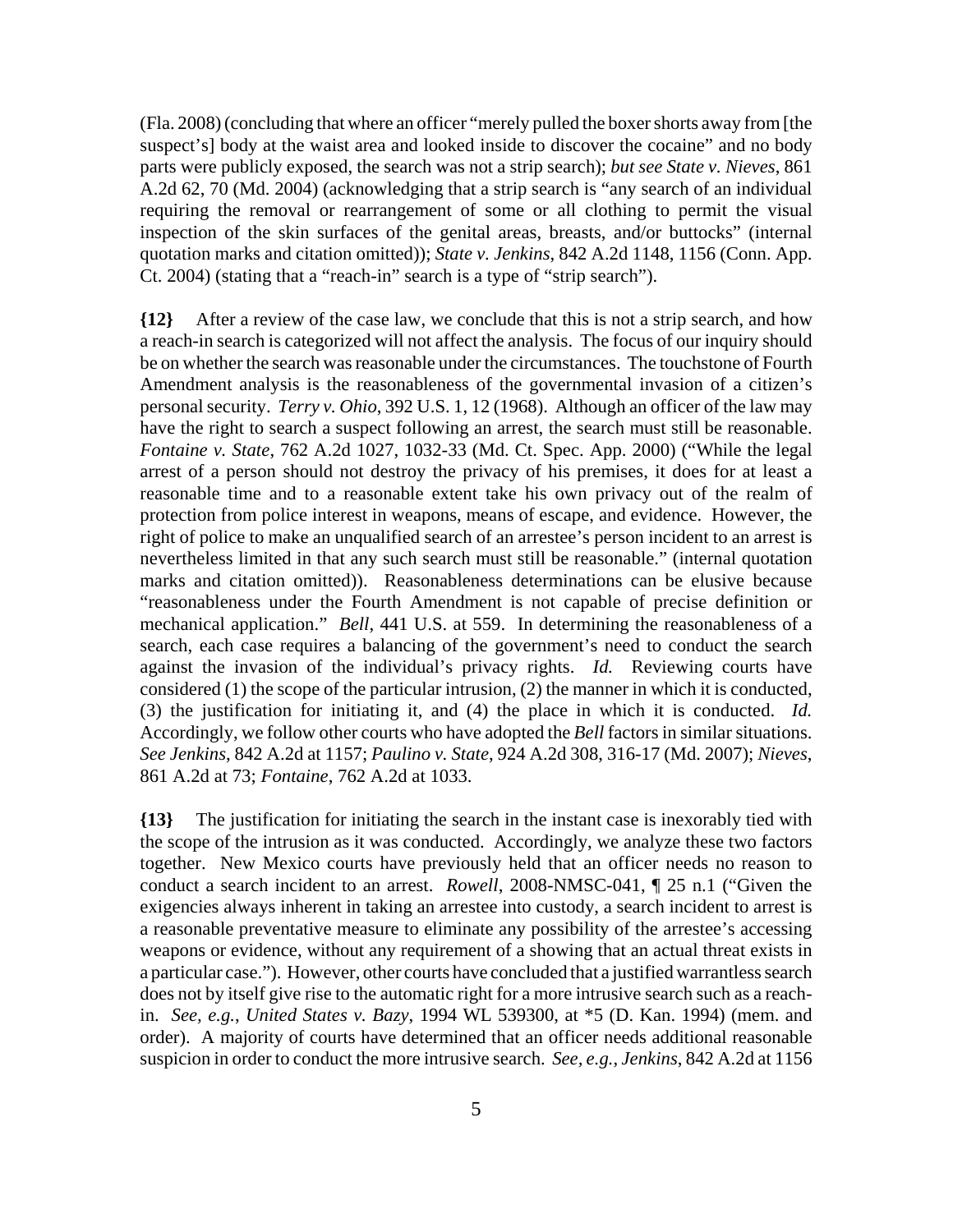("It has been recognized that under the [F]ourth [A]mendment to the [United States C]onstitution, officers are permitted to strip[]search an individual when, subsequent to a lawful arrest and patdown, they have a reasonable suspicion that the individual is carrying a weapon or contraband."). In *People v. Jennings*, the court concluded:

Strip searches of arrestees charged with misdemeanors or other minor offenses violate the Fourth Amendment of the United States Constitution unless there is a reasonable suspicion that the arrestee is concealing weapons or contraband based on the crime charged, the particular characteristics of the arrestee, or the circumstances of the arrest.

747 N.Y.S.2d 235, 236 (N.Y. App. Div. 2002); *see Sarnicola v. County of Westchester*, 229 F. Supp. 2d 259, 270 (S.D.N.Y. 2002) ("While the Second Circuit has not spoken directly to the appropriate test for the validity of a strip search incident to a felony arrest, this [c]ourt recently opined that the [c]ourt of [a]ppeals would apply the particularized reasonable suspicion test to searches of felony arrestees as well, rather than permitting strip searches of all felony arrestees solely because they had been arrested for a felony.").

**{14}** In the instant case, Defendant asserts that "Officer Simbala lacked any reasonable suspicion that [Defendant] was concealing evidence underneath his clothing and therefore lacked any justification" for the search. We do not agree. "Reasonable suspicion must be based on specific articulable facts and the rational inferences that may be drawn from those facts." *State v. Duran*, 2005-NMSC-034, ¶ 23, 138 N.M. 414, 120 P.3d 836 (internal quotation marks omitted) (quoting *State v. Flores*, 1996-NMCA-059, ¶ 7, 122 N.M. 84, 920 P.2d 1038). "In determining whether reasonable suspicion exists, we examine the totality of the circumstances." *Duran*, 2005-NMSC-034, ¶ 23 (internal quotation marks and citation omitted). "[I]n determining whether the officer acted reasonably in such circumstances, due weight must be given, not to his inchoate and unparticularized suspicion or 'hunch,' but to the specific reasonable inferences which he is entitled to draw from the facts in light of his experience." *Terry*, 392 U.S. at 27. In the instant case, Officer Simbala testified that he observed Defendant moving in his vehicle as the officer approached. He testified further he suspected Defendant was getting a weapon or hiding something, that when Defendant exited the car, his pants were open with his shirt pulled through his zipper, and these actions led the officer to believe that Defendant may have been hiding something on his person. Defendant, however, testified in his own defense that his belt buckle may have been undone, but his pants were not, and Officer Simbala stated, "[l]et's see what you have" and lifted up his shirt and unbuttoned and opened his pants. Under our standard of review, we defer to the factual findings of the district court. The district court found the officer's testimony credible, and we are, therefore, unwilling to second-guess the district court's finding. In ruling, the district court was in a superior position to evaluate the credibility of the testimony. Although there may have been conflicting factual evidence regarding the justification and scope of the search, we will indulge all reasonable inferences that support the district court's factual findings and disregard all evidence that supports the contrary. Accordingly, we conclude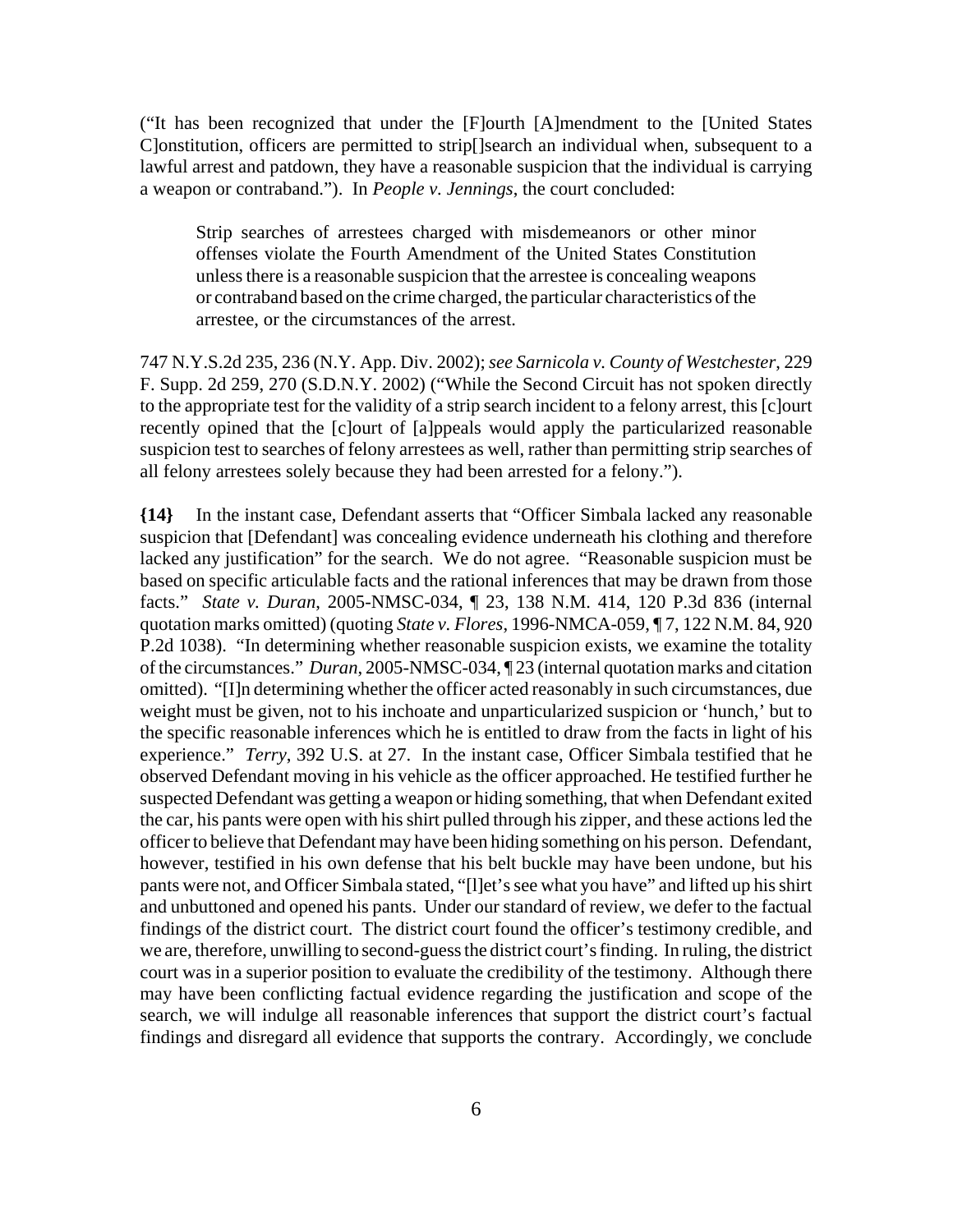that, under the circumstances, there was sufficient justification to search Defendant, and the search was tailored to accommodate the reasons for the justification.

**{15}** Defendant also argues that the area searched was not within his immediate control and that once he was placed in handcuffs the situation was neutralized and there was no need for the search. However, the potential for the destruction of evidence may be diminished when an individual is in custody, but it is not eliminated, and an officer may assume the initiative by seizing contraband that an individual has chosen to hide in his underwear. *Williams*, 477 F.3d at 975. Our cases have previously held:

Our search incident to arrest exception is a rule of reasonableness anchored in the specific circumstances facing an officer [and d]eciding whether there is a reasonable threat of a suspect being able to gain access to an area to get a weapon or evidence is the kind of decision officers are trained to make.

*Rowell*, 2008-NMSC-041, ¶ 24; *State v. Martinez*, 1997-NMCA-048, ¶ 7, 123 N.M. 405, 940 P.2d 1200 ("Even a handcuffed arrestee may be foolhardy enough to try to seize a nearby firearm."). In the immediate case, we cannot say that the reasons and justifications for the search, and the narrow scope of the intrusion in direct response to those justifications, were unreasonable under the unusual circumstances. Defendant's own conduct gave rise to the inference that something was hidden in the front of his pants.

**{16}** We next turn to the remaining *Bell* factors and consider the manner and place in which the search of Defendant was conducted. Our scope of inquiry is a narrow one. Specifically, we ask whether the facts as they were established in the district court justify the search as it was conducted. Defendant argues that no measures were taken to ensure his privacy interests, and the search was done in an unreasonable public location. The record reveals that, following the traffic stop, the search took place between two cars at approximately 4:25 p.m. We note that courts have taken into consideration whether individuals had their "private areas" exposed to the public, *United States v. Williams*, 209 F.3d 940, 943 (7th Cir. 2000), the location of the search, *United States v. Ashley*, 37 F.3d 678, 682 (D.C. Cir. 1994), the exigent circumstances justifying conducting the search, *Bazy*, 1994 WL 539300, \*6, and whether any steps were taken to protect the individual's privacy, *State v. Smith*, 454 S.E.2d 680, 687 (N.C. Ct. App. 1995), *rev'd and dissent adopted*, 464 S.E.2d 45 (N.C. 1995) (order), *cert. denied*, 517 U.S. 1189 (1996). We begin by noting that Officer Simbala testified that nobody other than he and Defendant could see Defendant's genitals, and Defendant did not dispute this assertion. We therefore will focus our analysis on the location of the search, exigent circumstances, and measures taken to preserve privacy. Together, these factors attempt to balance the tension between the need for a particular search and the invasion of personal rights. *See Bell*, 441 U.S. at 558.

**{17}** The State argues that steps were taken to protect Defendant's privacy. However, Defendant argues that Officer Simbala never testified that any measures were taken to ensure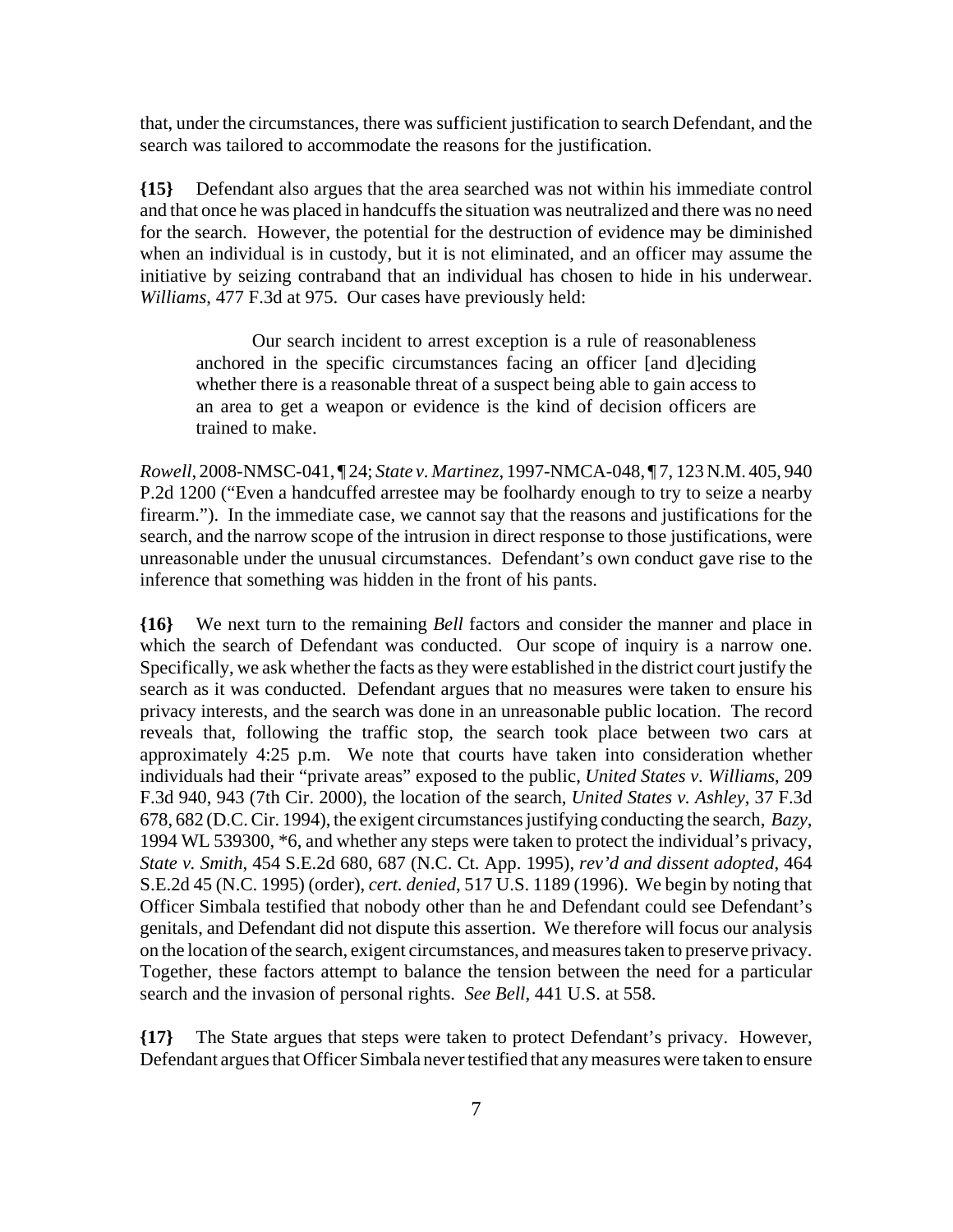that the search would be out of the view of passing cars. A review of the record reveals that the issue of whether steps were taken to minimize Defendant's exposure was never brought up at the suppression hearing. We note, however, that Defendant admits he was placed between two cars before the search began and testified that Officer Stephenson was not nearby when the search took place.

**{18}** In *Lafayette*, the United States Supreme Court noted that police conduct "that would be impractical or unreasonable[]or embarrassingly intrusive[]on the street[,] can more readily[]and privately[]be performed at the station. For example, the interests supporting a search incident to arrest would hardly justify disrobing an arrestee on the street." 462 U.S. at 645. Extra caution has been placed on strip searches because they can be degrading and invasive. *See Mary Beth G. v. City of Chicago*, 723 F.2d 1263, 1272 (7th Cir. 1983) (en banc) (noting that "strip searches involving the visual inspection of the anal and genital areas [are] demeaning, dehumanizing, undignified, humiliating, terrifying, unpleasant, embarrassing, [and] repulsive, signifying degradation and submission" (internal quotation marks and citation omitted)); *Deserly v. Dep't of Corrections*, 2000 MT 42, ¶ 19, 298 Mont. 328, ¶ 19, 995 P.2d 972, ¶ 19 (noting that being strip searched "is an embarrassing and humiliating experience" (internal quotation marks and citation omitted)). While a reach-in search may be something less than a strip search, it is clear that they are not a matter of course for searches incident to an arrest, and they often do involve a visual inspection and/or touching of intimate areas. The court in *Bazy* concluded that a search of two suspects on the side of the road between parked police cars was a public search, and it was intrusive. 1994 WL 539300, at  $*8$ . The court confirmed that a public and intrusive search is not commonplace and should be reserved for only the most unusual cases. *Id*. In that case, earlier attempts by the detained suspects to conceal evidence by kicking multiple packages of drugs out of their pants and under vehicles created sufficient exigencies that justified the search. *Id*. at \*3, 6. Additionally, the officers testified that the search was conducted between two parked cars to protect the suspects' modesty, and an officer obstructed the public's view. *Id*. at \*7.

**{19}** We observe that other cases have taken into consideration the specific steps officers have taken to protect a suspect's modesty when exigent circumstances were lacking, or where exigent circumstances were weighed against the location of the search. *See Williams*, 477 F.3d at 976-77 (allowing a reach-in search of a suspect where police drove him several blocks to a parking lot in a residential area); *Williams*, 209 F.3d at 943 (holding that a reachin search on the side of the road at night where the suspect was never disrobed or exposed to public view was no greater an intrusion than would have occurred at a police station); *United States v. Gordon*, 2008 WL 3540007, at \*1 (D. Utah 2008) (mem. and order) (finding reasonable steps taken to protect privacy where a reach-in search occurred at night on the passenger side of a vehicle); *Jenkins*, 842 A.2d 1148 (walking the suspect to the side of a building and conducting a reach-in search struck the proper balance between the need for the search, and the manner in which it was conducted); *Smith*, 454 S.E.2d at 682 (holding that the search was not unreasonable where suspect's pants were pulled down in between an officer and an open car door at night); *Ashley*, 37 F.3d at 679 (determining that precautions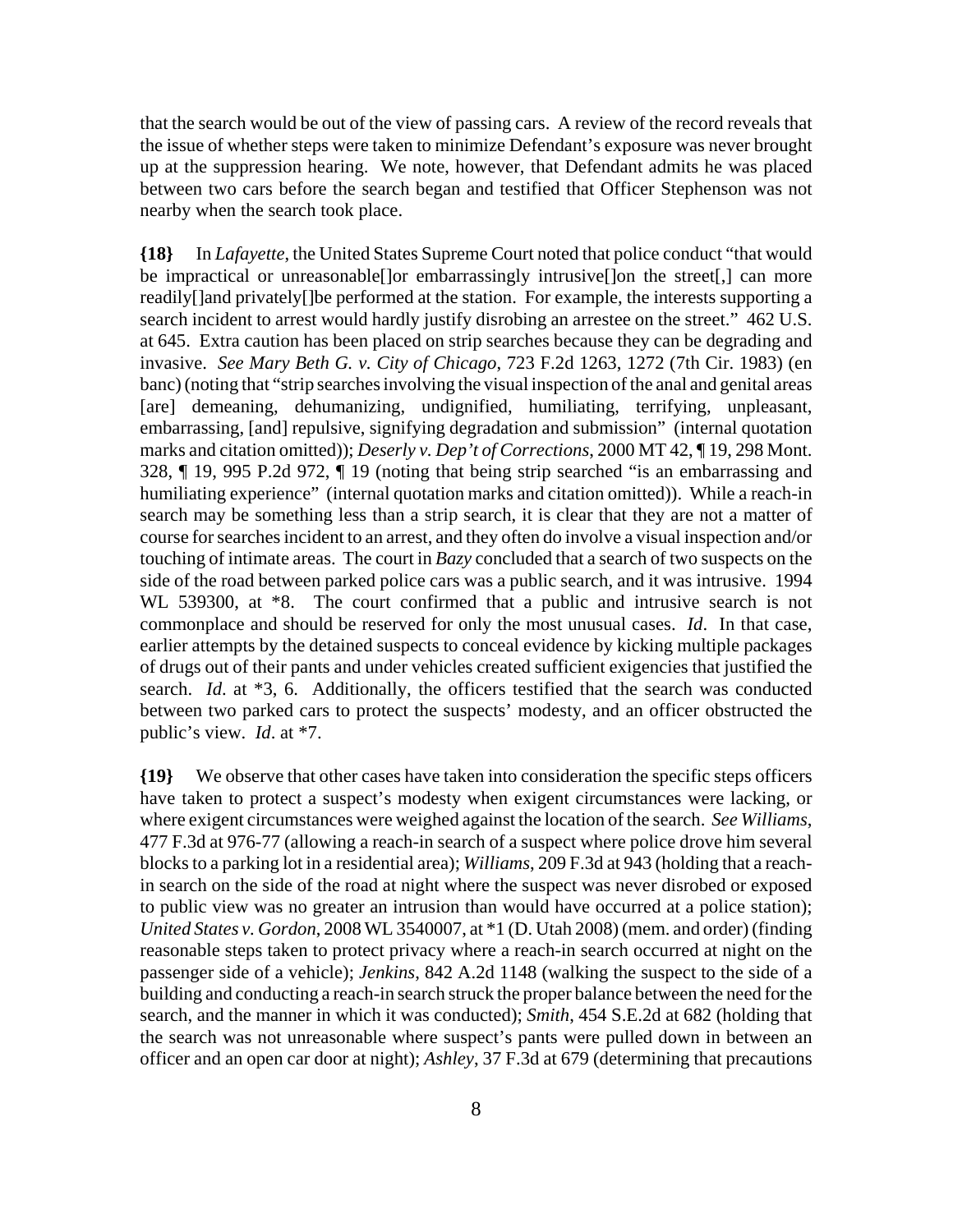were taken to ensure that the suspect was not subjected to public embarrassment when a reach-in search was conducted at the side of a bus station).

**{20}** In this case, we are mindful of the fact that the search was conducted in broad daylight at rush hour on the side of a street. We cannot say that the search was not witnessed, that the officers took steps commensurate with the circumstances to diminish the potential invasion of Defendant's privacy, or that the exigencies of the situation demanded that the search be done in the moment and fashion that it was conducted. The district court made no findings of fact regarding the location or the manner of the search, and the officer did not testify about the reasonableness of the location. From the record, it is not clear to this Court whether this intrusive and public search of Defendant was conducted in view of the public, or whether members of the public observed the search. From the testimony, we conclude that the facts of this case do not demonstrate the necessity for the immediate search in public under the totality of the circumstances, and the record is devoid of any exigency that would justify a search in this location. While the availability of less intrusive means does not automatically transform an otherwise reasonable search into a Fourth Amendment violation, the lack of a demonstrated exigency and the public location in broad daylight during rush hour simply does not justify the reasonableness of this search's location or manner. *Lafayette*, 462 U.S. at 647. The State did not carry its burden to demonstrate that this particular situation required or allowed the officers to conduct this particular search in this particular manner because of exigency or location.

**{21}** In this case, it is not clear that the district court even considered the reasonableness of the location, or the manner in which the search was conducted. There is no evidence in the record regarding whether (1) Defendant was standing perpendicular or parallel to traffic, (2) traffic was at a gridlock or passing by at a high rate of speed, or (3) there were pedestrians in the vicinity. The only evidence regarding details of the location of the search came from Defendant, who stated that it was a busy intersection, and there were hundreds of people driving by. While we will indulge in reasonable, factual inferences that support the district court's decision, the inferences in this case are not reasonable and tend to support the conclusion that passers-by witnessed this search. Whether the district court correctly applied the facts to the law is reviewed under a de novo standard. *Urioste*, 2002-NMSC-023, ¶ 6. The United States Constitution protects individuals from unreasonable and intrusive searches in public. Without evidence of an exigent situation, we decline to interpret the Constitution in a manner that would allow public intrusive searches as the norm. Government actors must have a healthy respect for a suspect's privacy interests. Under the circumstances, absent an affirmative showing of the reasonableness of a search, the State has failed to carry its burden.

**{22}** As a final matter, we address the Dissent. The Dissent begins by questioning whether this matter was preserved. Although it is noted that the State never questioned the issue of preservation in its answer brief, and it is generally not appropriate for this Court to raise preservation sua sponte, the Dissent nevertheless concludes that we should be hesitant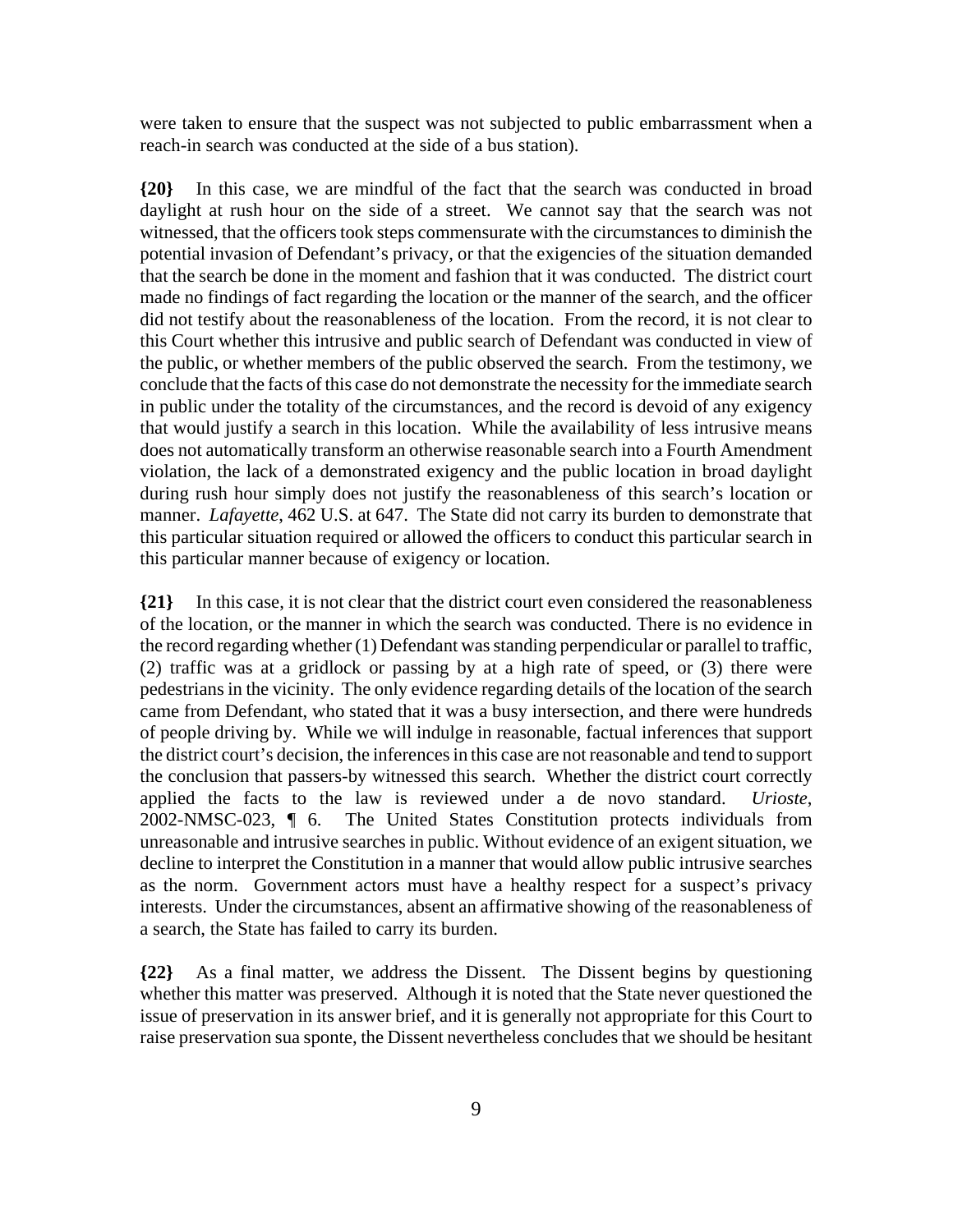to make new law on a less than "fully developed" record. We make several observations about this.

**{23}** First, it would appear from the record that Defendant believed that this particular search violated his rights and that his counsel disagreed. The record reveals that Defendant filed a pro se motion for new counsel and, at the hearing on that motion, the point of contention was that Defendant thought his counsel should file a motion to suppress because the search was an unreasonable strip search, and his counsel thought otherwise. His counsel stated that she thought the search was a standard search incident to arrest, and there was no merit in a suppression motion. In his own defense, Defendant stated to the court:

[My attorney] wants me to believe by me having a warrant that I don't have any rights and that the officer had the right to open my pants and go through my underwear and put his hand down in my private areas searching for contraband in front of hundreds of people. That's not a reasonable search and what an unreasonable search produces doesn't make it reasonable.

So I'm not arguing that he didn't have a right to search me. He can search me, but he can't open up my clothes and go inside my private areas for contraband and do a strip search on a city street corner. And that's the difference between me and [my attorney].

**{24}** At the end of the hearing, the court allowed substitute counsel. Several months later, Defendant's new counsel filed a motion to suppress that was written by Defendant acting pro se. The clearly worded motion expressed the substance of Defendant's argument—that a public strip search is unreasonable. We also note that the State filed a response to Defendant's pro se motion to suppress, in which the State argued directly on point that the search was made pursuant to a lawful arrest. All parties should have been aware that the heart of the motion to suppress was the extent to which the officer conducted his search, and the extent to which such a search was reasonable in public.

**{25}** On appeal to this Court, one of Defendant's contentions is that he received ineffective assistance of counsel. His claims include that his attorney failed to file a motion on his behalf, which forced Defendant to file his own pro se motion; and that his attorney failed to argue the substance of his motion at the suppression hearing. Because we conclude that the issue was clearly preserved and dispositive, we have declined to reach the ineffective assistance of counsel claim.

**{26}** To the extent that the Dissent argues that the record is deficient and this Court should therefore not address the issue, we disagree. The burden is on the State to make a sufficient record. A defendant should not be required to spot the issues, file the motions, and direct arguments of counsel. The lack of any development is testament to the State's failure.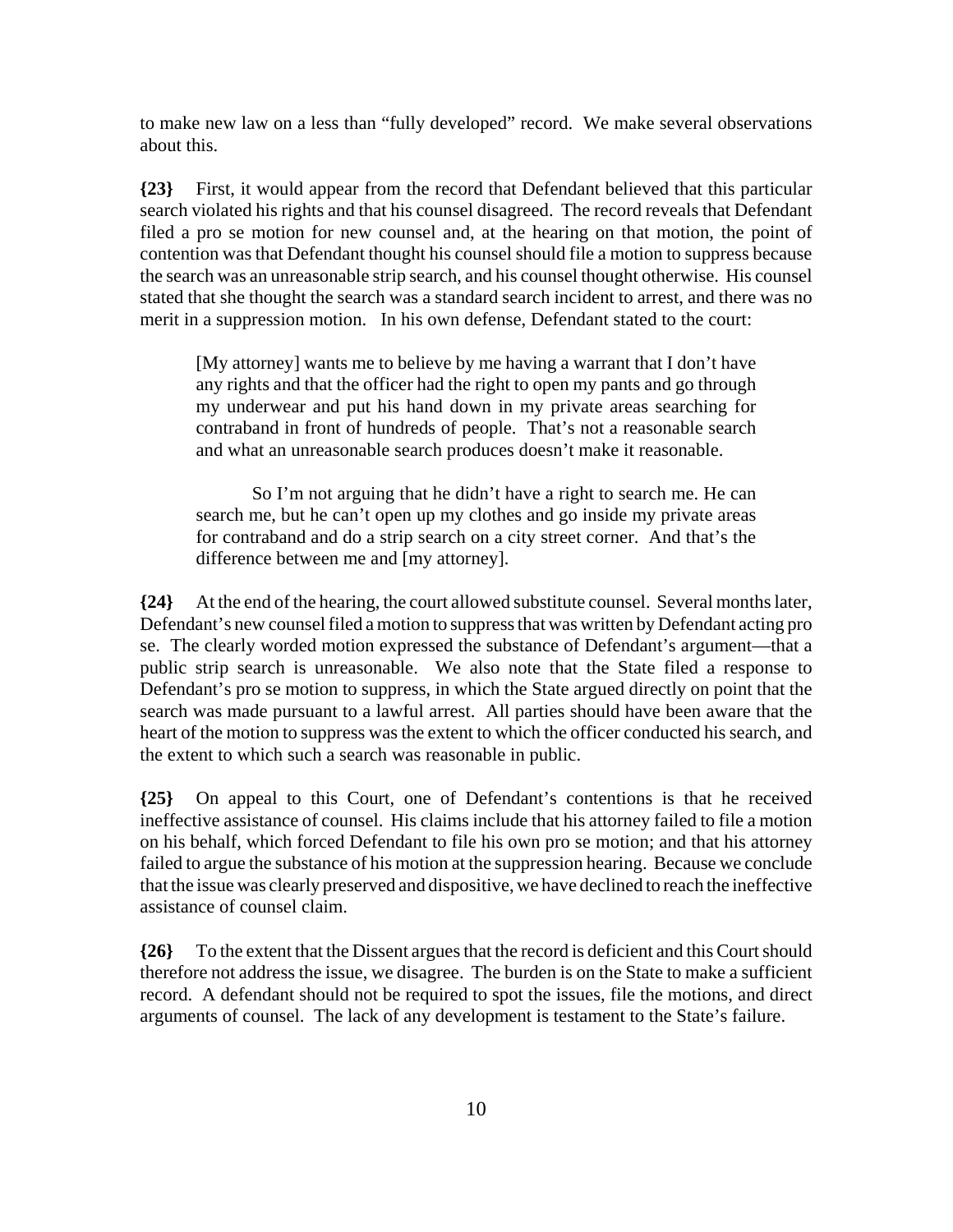**{27}** Next, the Dissent points out that the officer had reasonable suspicion to look in Defendant's pants; a point with which we agree. However, the officer testified that the search into Defendant's pants occurred after the pat-down and that the pat-down did not reveal anything that led the officer to believe that he had a "weapon of any kind." The facts as established do not demonstrate a showing of exigent circumstances sufficient to justify searching Defendant in the intrusive and public manner that occurred. No facts were established by the State that Defendant was suspected of having a weapon after the patdown, or that he had attempted to destroy evidence. We therefore cannot hold that the mere suspicion of possession of contraband, without more, is sufficient to create exigency that would allow public searches of this nature.

#### **III. CONCLUSION**

**{28}** For the reasons stated above, we reverse the district court's denial to suppress and remand for further proceedings consistent with this Opinion.

## **{29} IT IS SO ORDERED.**

## **ROBERT E. ROBLES, Judge**

\_\_**\_\_\_\_\_\_\_\_\_\_\_\_\_\_\_\_\_\_\_\_\_\_\_\_\_\_\_\_\_\_\_\_\_\_**

**I CONCUR:**

# **RODERICK T. KENNEDY, Judge**

# **CYNTHIA A. FRY, Chief Judge, dissenting**

**\_\_\_\_\_\_\_\_\_\_\_\_\_\_\_\_\_\_\_\_\_\_\_\_\_\_\_\_\_\_\_\_\_\_\_\_**

## **FRY, Chief Judge (dissenting).**

**{30}** I do not agree that the district court's denial of Defendant's suppression motion should be reversed. I do not think that Defendant adequately preserved his argument that the circumstances of the search were unreasonable. In addition, even if Defendant had properly preserved his challenge, I would conclude that the search as undertaken struck the appropriate balance between Defendant's privacy interests and the public's interest in safety and the preservation of evidence.

**{31}** The transcript of the suppression hearing establishes that the litigants and the district court did not focus on the reasonableness of the search. Instead, the testimony and counsel's arguments surrounded the validity of the traffic stop. The testimony comprises forty-three pages of the transcript, and of those forty-three pages, only seven pages contain testimony regarding the circumstances surrounding the search. Defense counsel's closing argument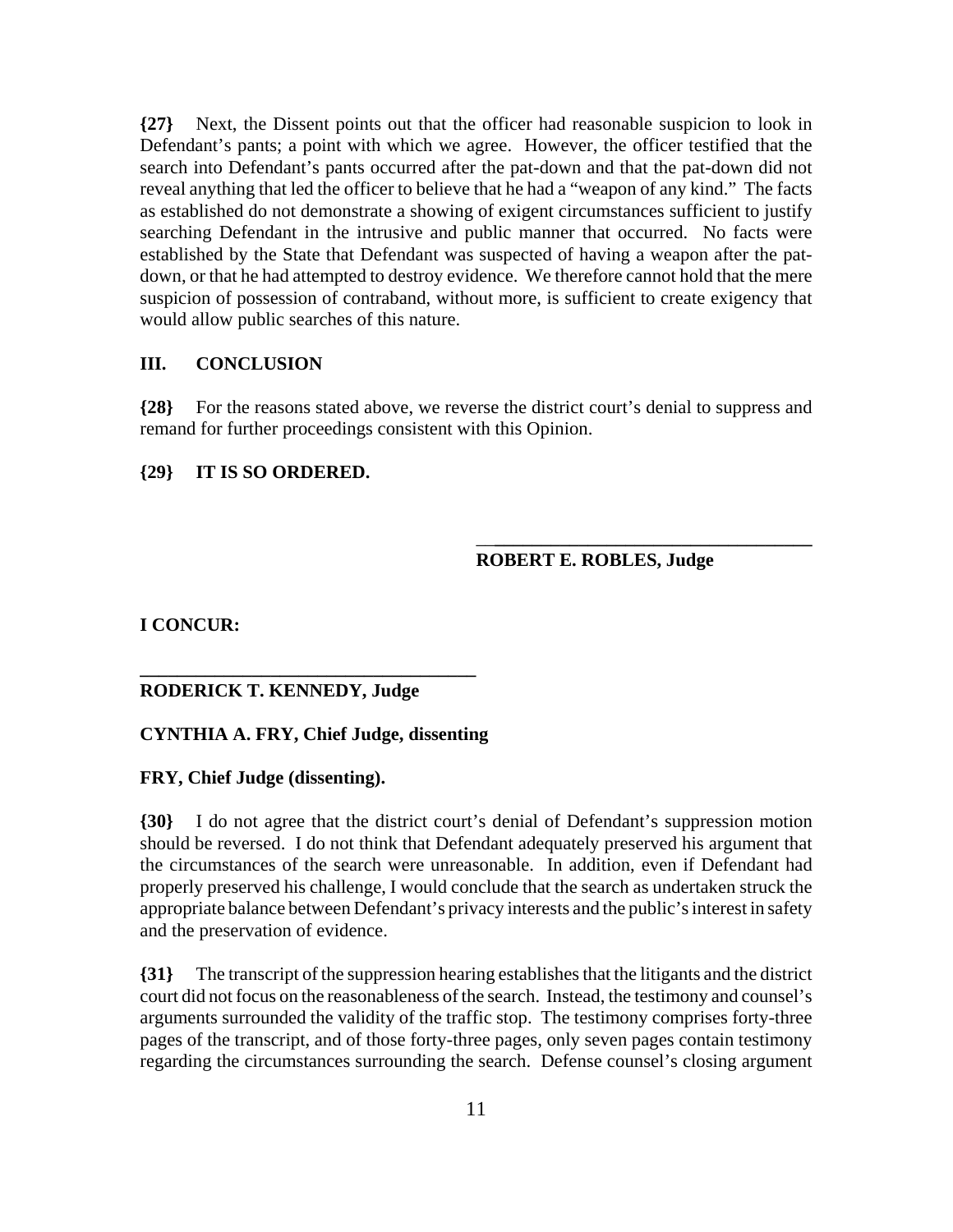comprises almost three pages of the transcript, yet the only argument made regarding the search consisted of the following sentences: "The search, itself[,] was overly intrusive... . [T]here was no reason for him to put his hand down [Defendant's] pants, and fumble around his private areas looking for drugs." Defense counsel made no argument at all about the area where the search took place, and he certainly did not contend that the officers failed to take reasonable steps to protect Defendant's privacy. Defense counsel did not cite a single case on the issue of strip searches or reach-in searches.

**{32}** Generally speaking, I do not think it is appropriate for this Court to raise lack of preservation on our own initiative because I view that to be the responsibility of the appellee, and the State does not raise this issue in this case. However, on a record as deficient as this one, I believe we should be reluctant to establish the constraints on the police officer's conduct that the majority has adopted. This is an issue of first impression in New Mexico jurisprudence, and I think we should make new law only on the basis of a fully developed record.

**{33}** That being said, even if Defendant's offhand argument below could be deemed adequate preservation, I would conclude that the search was reasonable under the circumstances. The testimony of the only witness found to be credible, Officer Simbala, established reasonable suspicion (acknowledged by the majority) that Defendant may have concealed a weapon or contraband in his pants. Defendant was placed between the police car and Defendant's vehicle, and Officer Simbala then pulled the waistband of Defendant's pants out—not down. Defendant himself acknowledged that only he and Officer Simbala could see Defendant's genitals. Upon seeing the baggy in Defendant's underwear, Officer Simbala reached in with a gloved hand and removed the baggy. Given the possibility that Defendant might have concealed a gun in his pants, it was reasonable for Officer Simbala to find and remove the concealed item immediately after he arrested Defendant and certainly before attempting to transport Defendant in the patrol car. *See Rowell*, 2008-NMSC-041, ¶ 13 (explaining that "searches incident to arrest have been considered reasonable because of the practical need to prevent the arrestee from destroying evidence or obtaining access to weapons"). In my view, this possibility constituted an exigency supporting the search as it was conducted. Even if the officers could have walked Defendant to a more private location before conducting the search, "[t]he reasonableness of any particular governmental activity does not necessarily or invariably turn on the existence of alternative less intrusive means." *Lafayette*, 462 U.S. at 647 (internal quotation marks omitted). As the court noted in *Bazy*, "[w]hile plainly more than a pat-down search, the intrusion here was still limited in scope. [D]efendant . . . was not required to disrobe or to submit to a visual body cavity search." 1994 WL 539300, \*7. Consequently, I would hold that Officer Simbala's search struck the appropriate balance between Defendant's privacy interests and concern for the public's safety and the preservation of evidence. I would affirm.

# **CYNTHIA A. FRY, Chief Judge**